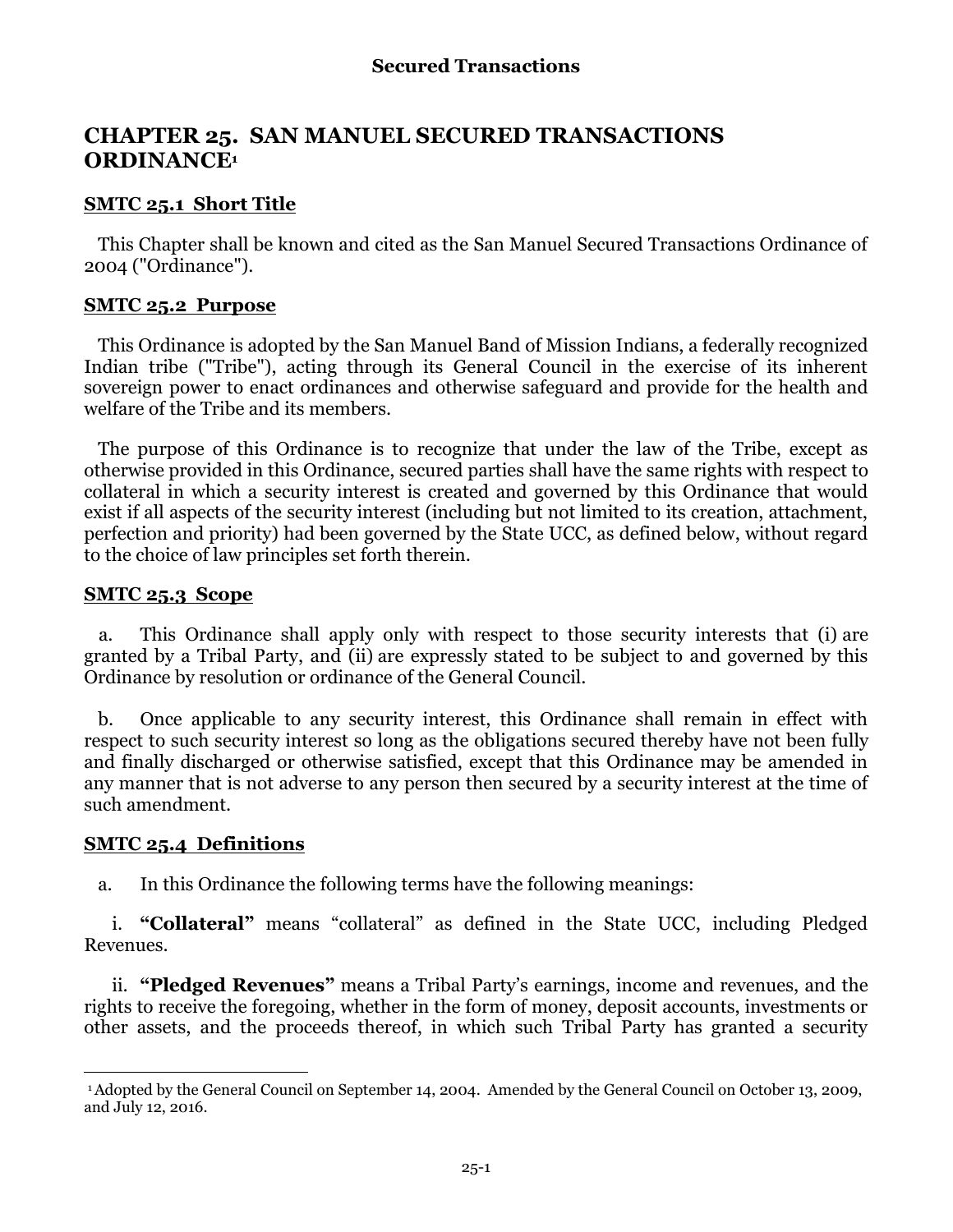## **Secured Transactions**

interest in a writing signed by such Tribal Party from the sale, lease or transfer of any interest in real property.

iii. **"State"** means the State of California.

iv. **"State UCC"** means the Uniform Commercial Code as enacted and in effect from time to time in the State.

v. **"Tribal Party"** means the San Manuel Band of Mission Indians ("Tribe"), and any subdivision, agency, department, board, committee, commission, instrumentality, subdivision, or entity wholly-owned or wholly-controlled, directly or indirectly, by the Tribe, including the San Manuel Entertainment Authority, their successors and assigns.

b. Any undefined terms that are defined in the State UCC are used in this Ordinance with the meanings that apply in the State UCC.

# **SMTC 25.5 Laws Applicable to Security Interests**

a. Except as provided in this Section, the rights and duties of any party with respect to any security interest covered by this Ordinance shall be governed (i) by the law of any state of the United States expressly so designated by the parties in any document governing such security interest, or (ii) barring such designation, by the State UCC, including the choice of law principles set forth therein, except to the extent that such choice of law principles would apply the law of the Tribe (in which case the State UCC shall govern, without regard to the choice of law principles set forth therein).

b. The perfection, effect of perfection or non-perfection and priority of any security interest governed by this Ordinance shall be determined in accordance with the State UCC, without regard to the choice of law principles set forth therein.

c. Notwithstanding any other provision of the State UCC or this Ordinance to the contrary, a security interest granted in Pledged Revenues shall be perfected upon the granting thereof by the applicable Tribal Party in a writing executed by that Tribal Party, and a filing of a financing statement with respect to such security interest in the same manner as a security interest in equipment is perfected.

d. For purposes of this Ordinance and the application of the State UCC, including Sections 9-301 through 9-307 thereof, each Tribal Party shall be located in the State.

e. Parties to a transaction subject to this Ordinance shall agree to resolve disputes in the San Manuel Tribal Court. Such disputes shall be adjudicated in accordance with this Ordinance, Tribal Law, and court rules governing judicial proceedings.

# **SMTC 25.6 Effective Date and Repealer**

a. To the extent any provision of any law, ordinance, resolution, motion or any other action of any Tribal Party heretofore taken is in conflict with any provision of this Ordinance, the provision of this Ordinance shall supersede and the conflicting provision shall be and hereby is repealed as it shall apply to a security interest governed by this Ordinance.